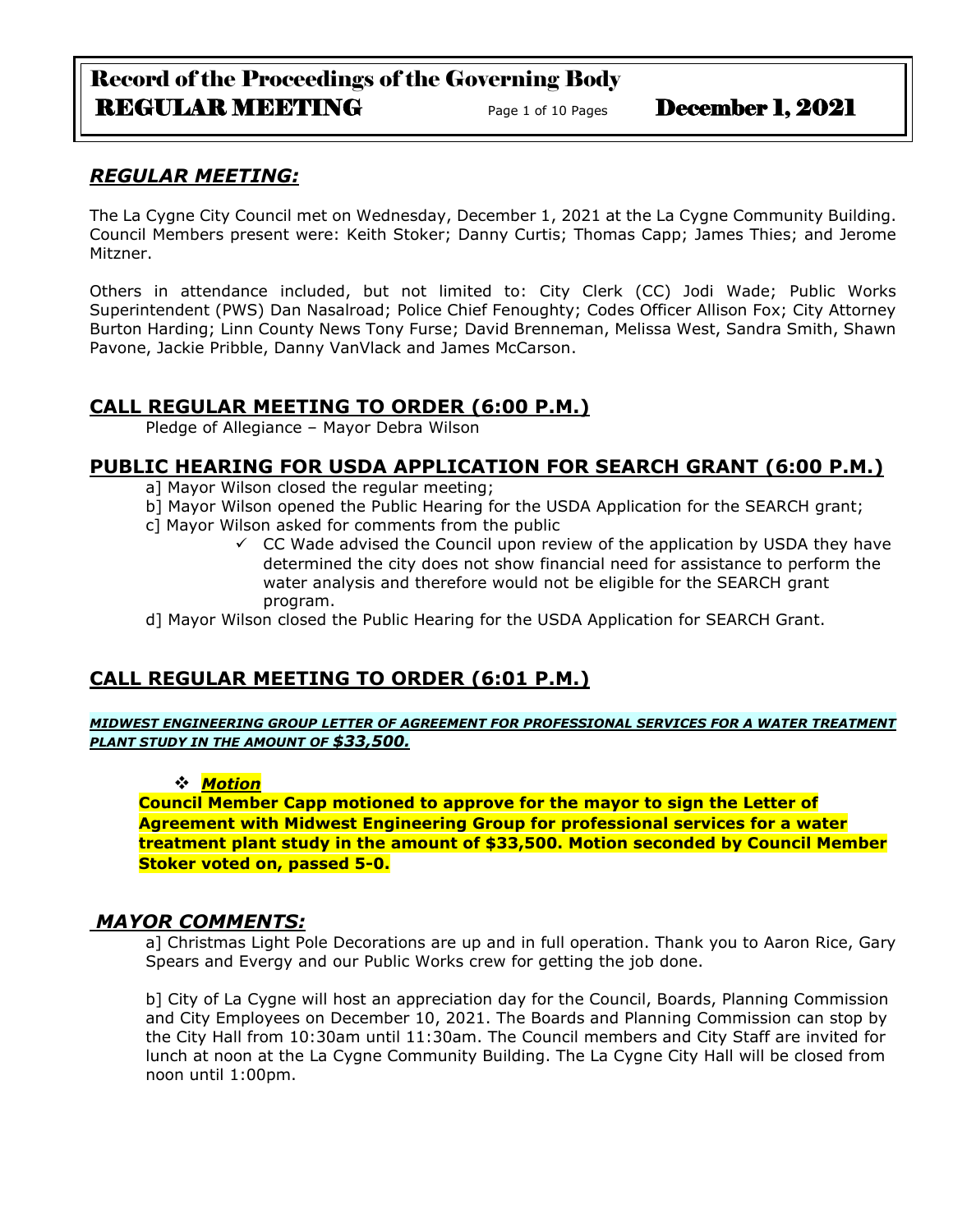# Record of the Proceedings of the Governing Body REGULAR MEETING Page 2 of 10 Pages December 1, 2021

## *MAYOR COMMENTS CONTINUED:*

c] Christmas on Broadway, hosted by the La Cygne Chamber of Commerce, will take place on December 12, 2021 from 3-5pm. Businesses are welcome to set up a booth or activity. Santa and Mrs. Claus will be present, hot cocoa and cookies, craft projects, photo booths, the Christmas train, music by the Prairie View Band and Choir, and activities for the family to enjoy.

d] The La Cygne City Hall and Trash Compactor will be closed on December 24 and December 27, 2021 in recognition of Christmas. The La Cygne City Hall and Trash Compactor will be closed on January 3, 2022 in recognition of New Year's Day.

## *CONSENT AGENDA:*

## ❖ *Motion to approve Consent Agenda:*

### **Council Member Mitzner motioned to accept the Consent Agenda as presented.**

Minutes of November 17, 2021 City Council Meeting; Check Register: November 18 – December 1, 2021; Cereal Malt Beverage 2022 License for Casey's General Store; Drinking Establishment License for the Wagon Wheel 2021-2023.

## **Motion seconded by Council Member Stoker, voted on, passed 5-0.**

## *DISCUSSION FROM THE FLOOR:*

Patrons present for the discussion from the floor were in reference to the Unfinished Business section handled later in the meeting.

## *SPECIAL PROJECTS:*

#### *WATER PLANT SETTLING POND PROJECT (MIDWEST ENGINEER GROUP/STARBUCK TRUCKING, LLC)*

- i. Starbuck Trucking LLC has been working on clearing the project area.
- ii. PWS Nasalroad is working with Midwest Engineering on request for proposals for the fencing around the perimeter of the settling ponds.

#### *SEWER REHABILITATION PROJECT (BG CONSULTANTS)*

- i. PWS Nasalroad will be meeting with Abby Mills, BG Consultants, on December 2 to review a few areas prior to finalizing the bid plans.
- ii. CC Wade has reached out to financial companies to begin the process for interim financing (bonds) for the construction phase of the sewer project.
- iii.Survey flags have been placed on the city right of way (alley/utility easement) between N. Railroad Street and 2nd Street.

#### *STREET PROJECT – KDOT CCLIP PROJECT AT KS HWY 152 AND INDUSTRIAL ROAD (BG CONSULTANTS)*

Project scheduled for March 2022.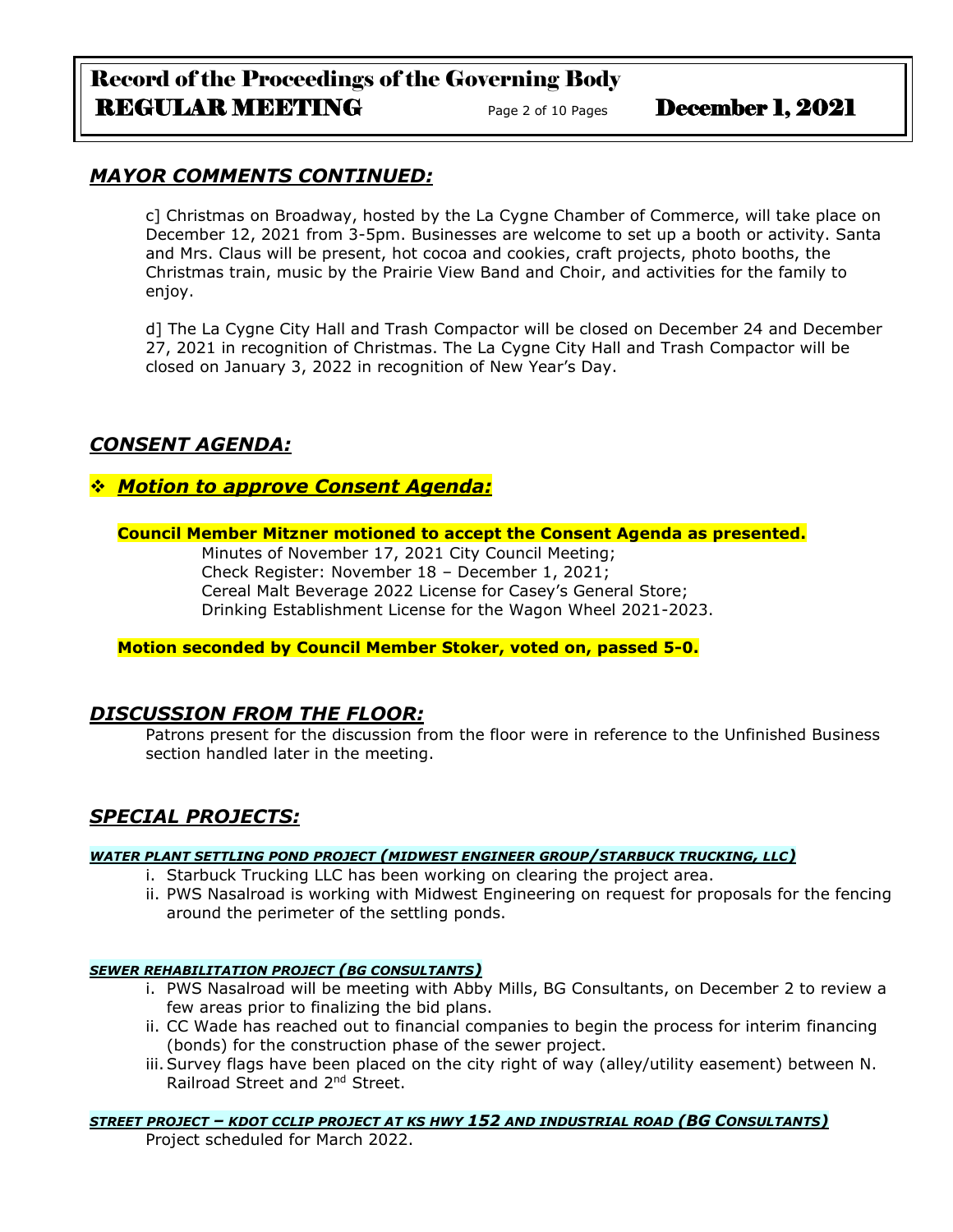# Record of the Proceedings of the Governing Body REGULAR MEETING<br>
Page 3 of 10 Pages December 1, 2021

# *SPECIAL PROJECTS CONTINUED:*

## *NEW FIRE STATION/PUBLIC SAFETY BUILDING*

- i. Submission for the First Option Bank Trustee Foundation grant is March 1, 2022.
- ii. CC Wade visited with Kevin Cowan, Gilmore & Bell, regarding bonds through the Public Building Commission for the new Public Safety Building project.

#### *AMERICAN RESCUE PLAN ACT FUNDS (ARPA)*

i. CC Wade reached out to Linn County Economic Coordinator Jessica Hightower regarding applications for ARPA funds from the county for the Public Safety Building project. Jessica will email an application as soon as the county commissioners give her permission.

#### *HEAL GRANT PROGRAM – COMMUNITY BUILDING*

i. CC Wade delivered applications for the HEAL Grant program to improve historic or architectural significant buildings located in the downtown of the city to the owners of vacant buildings. Applications are due by 5:00 p.m. December 20, 2021. CC Wade is working with Janet Reynolds, SEKRPC and the Kansas Small Business Development Center to complete the narratives and business plan for the HEAL Grant application for the La Cygne Community Building.

## *REPORTS OF CITY OFFICERS:*

#### **CITY ATTORNEY –BURTON HARDING**:

Determination of descent has been completed and the quit claim deed has been filed with the register of deeds. The city now owns the lot located at 602 N. 5<sup>th</sup> Street.

## *EXECUTIVE SESSION:*

#### ❖ *Motion*

**Council Member Capp motioned to go in to executive session for 5 minutes for nonelected personnel matter for an individual employee's performance and will return to the Council table at 6:25pm. Motion seconded by Council Member Mitzner voted on, passed 5-0. 6:20 pm** 

Others in attendance included, but not limited to: Police Chief Fenoughty and CC Wade

## *OPEN SESSION RESUMED AT 6:25pm:*

| <b>CHIEF OF POLICE - TINA FENOUGHTY</b><br><b>20 Traffic Stops Conducted</b><br><b>Citations issued since last meeting</b> |   |              |   |  |
|----------------------------------------------------------------------------------------------------------------------------|---|--------------|---|--|
| Speed School Zone                                                                                                          |   | Tag Expired. |   |  |
| Fail to Yield                                                                                                              |   | No Tag       |   |  |
| Insurance                                                                                                                  |   | No DL        |   |  |
| <b>RR Crossing</b>                                                                                                         | 0 | Speed        | 3 |  |
| Vicious Dog/RAL                                                                                                            | 0 | Marijuana    |   |  |
| Drive Violation of Rest.                                                                                                   |   | Misdemeanor  |   |  |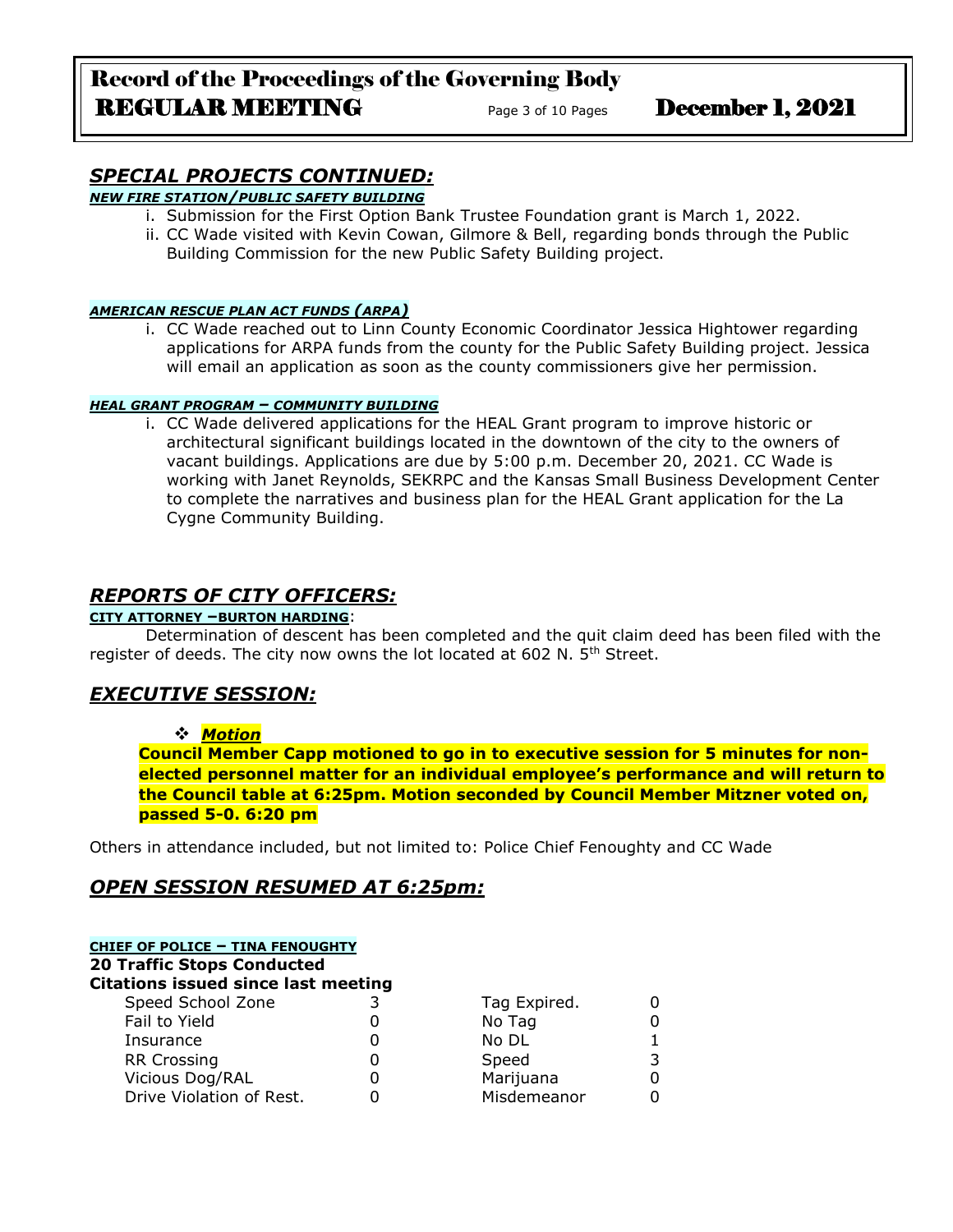#### *REPORTS OF CITY OFFICERS CONTINUED:* **CHIEF OF POLICE – TINA FENOUGHTY**

#### **Calls for Service / Reports – 11/15/2021 thru 11/29/2021**

| Animal Complaint -<br>$\overline{4}$ | Traffic Complaints - 1            |  |
|--------------------------------------|-----------------------------------|--|
| Assist Outside Agency - 1            | Pursuit $-0$                      |  |
| Building Check $-0$                  | Citizen Assist CFS / contact - 19 |  |
| Fingerprints $-1$                    | Juvenile Incident - 1             |  |
| Check Welfare $-1$                   | $911$ Hang up- 0                  |  |
| Follow $Up - 14$                     | Theft - $2$                       |  |
| Suspicious Activity - 3              | Vehicle Lockout - 0               |  |
| Disturbance $-0$                     | Drug Case - 0                     |  |
| Ambulance Disturbance - 1            | Criminal Damage - 0               |  |
| Non-Injury Accident -1               | Pedestrian Check - 2              |  |
| Suicidal Subject - 0                 | Warrant Attempt $-4$              |  |
| Felony Warrant $-0$                  | Misdemeanor Warrant - 1           |  |
|                                      |                                   |  |

#### **VIN Inspections –** 1 completed

**New Business:** Purchase order requests which are within the Department Supervisor's procurement range, but Chief Fenoughty wanted to advise the Council of the following purchases she will be making:

#2021-DEC-01: In the amount of \$415 for (1) ALCO Sensor FST which includes 25 mouth pieces, 2 passive cups, drink sniffer, 1-year warranty, carrying case and web-based training.

#2021-DEC-02: In the amount of \$2,198 for (1) ProLaser 4 – Traffic Safety LIDAR which includes battery charger, 8 AA rechargeable batteries, USB cable and 12 VDC adapter, 3-year warranty and hard carry case.

#2021-DEC-03: In the amount of \$2,185.50 for (1) Tazer 7 Basic Bundle, 6-bay dock and core, tactical battery pack, wall mount bracket, training target and extended 5-year warranty for handle docking station and battery pack.

#### **Unfinished Business:**

Accrued overtime for last period  $= 0$  hours

#### **CODES ENFORCMENT – ALLISON FOX**

Officer Fox will begin working on the requests for demolition for 602 N.  $5<sup>th</sup>$  Street.

#### **PUBLIC WORKS DEPARTMENT – PUBLIC WORKS SUPERINTENDENT (PWS) DAN NASALROAD**

This report will include tasks outside of our normal day to day duties. Report from 11/16/2021 to 12/01/2021

#### **Water and Gas:**

#### **Committee Discussions**

- Midwest Engineering Group agreement for water treatment plant.
- Pond construction continues.
- Getting estimates for fencing around the water treatment plant settling ponds.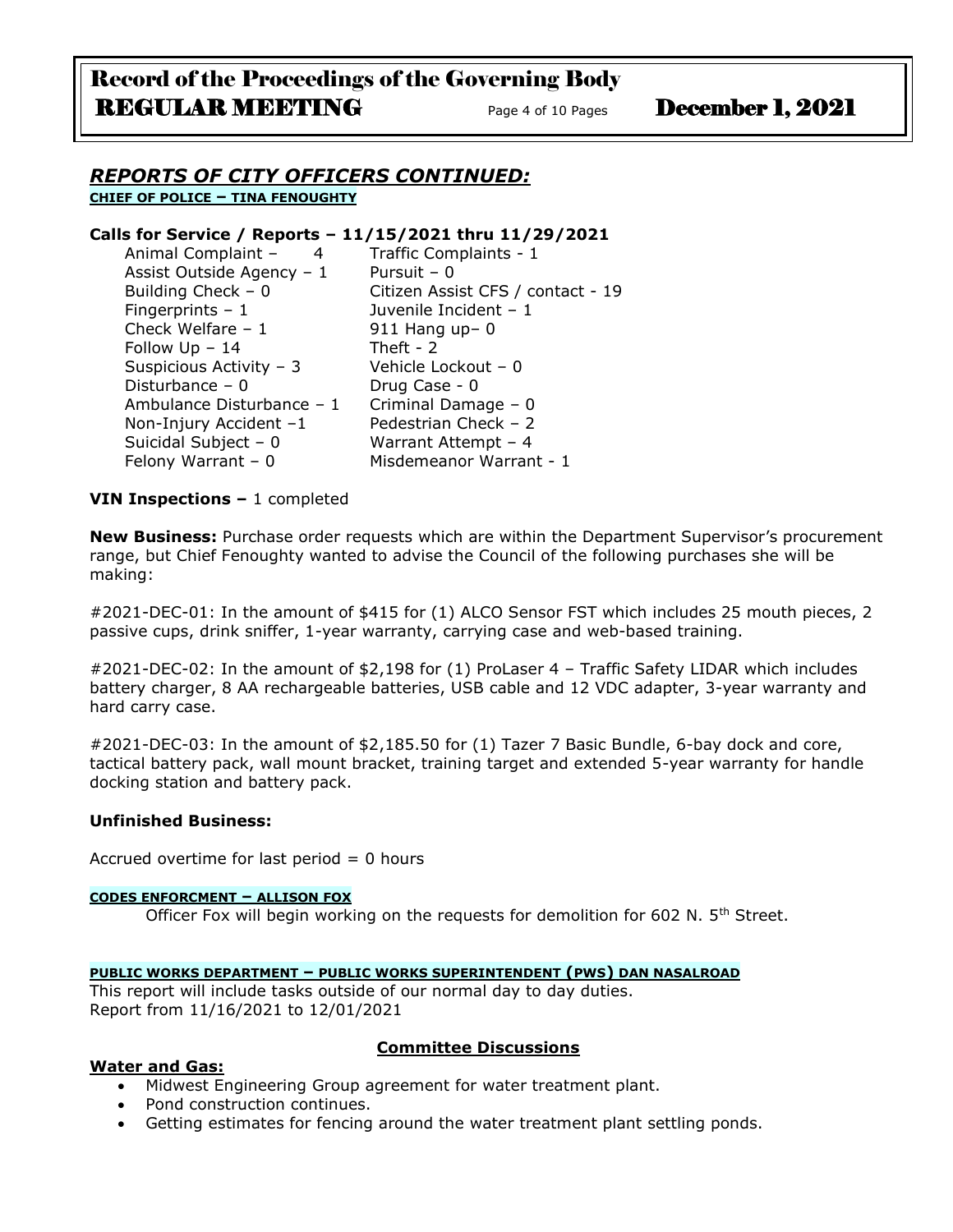# Record of the Proceedings of the Governing Body REGULAR MEETING<br>
Page 5 of 10 Pages December 1, 2021

## *REPORTS OF CITY OFFICERS CONTINUED:*

**PUBLIC WORKS DEPARTMENT – PUBLIC WORKS SUPERINTENDENT (PWS) DAN NASALROAD Water and Gas:**

• Purchase Order No. 2021-16 in the amount of \$10,428.95 for three (3) TU 5300 Turbidity analyzers, calibration, PH Calibration kit (1), and 2100q Calibration kit (1).

### ❖ *Motion*

**Council Member Capp motioned to approve Purchase Order No. 2021-16 for an amount not to exceed \$11,000 for three (3) TU 5300 Turbidity analyzers and calibration kits as noted. Motion seconded by Council Member Stoker voted on, passed 5-0.**

#### **Street:**

• Road repair at  $5<sup>th</sup>$  and Grandview.

#### **Sewer:**

- East lift station turbo parts for generator have arrived and repair is being scheduled.
- New pump for the east lift station came in and was installed yesterday.
- Meeting with B&G tomorrow to go over final plans for sewer project.

#### **Park:**

- No luck getting anyone to come down and check the pool leak, Jodi is reaching out to other communities for recommendations.
- Finished mowing for the season last week.
- Mowers have been cleaned and will be serviced in the spring. Need to look at getting a new mower.

#### **Cemetery:**

• Mulched leaves and done mowing for the season.

#### **FIRE DEPARTMENT – FIRE CHIEF DAN NASALROAD**

• Worked on getting information for station grants.

#### **CITY CLERK – JODI WADE**

Report from11/18/2021 – 12/01/2021

- Met with Janet Reynolds for assistance with the HEAL Grant application narratives.
- Visited with Mike Billings, USDA, regarding the SEARCH Grant.
- Reached out to Raymond James regarding the interim financing for the sewer rehabilitation project.
- Finalized the Council packets.
- Entered the 2022 budget into gWorks financial software.
- Completed amended budget procedure.
- Reviewed budgets with department supervisors.
- Prepared invitations for the December 10, 2021 appreciation day for the city.
- Reached out to Dan Donham, Director of Planning & Development for the City of Linn Valley regarding future assistance with building inspection. Discussed adoption of current building codes for the City of La Cygne and the possibility of adopting building codes in the future.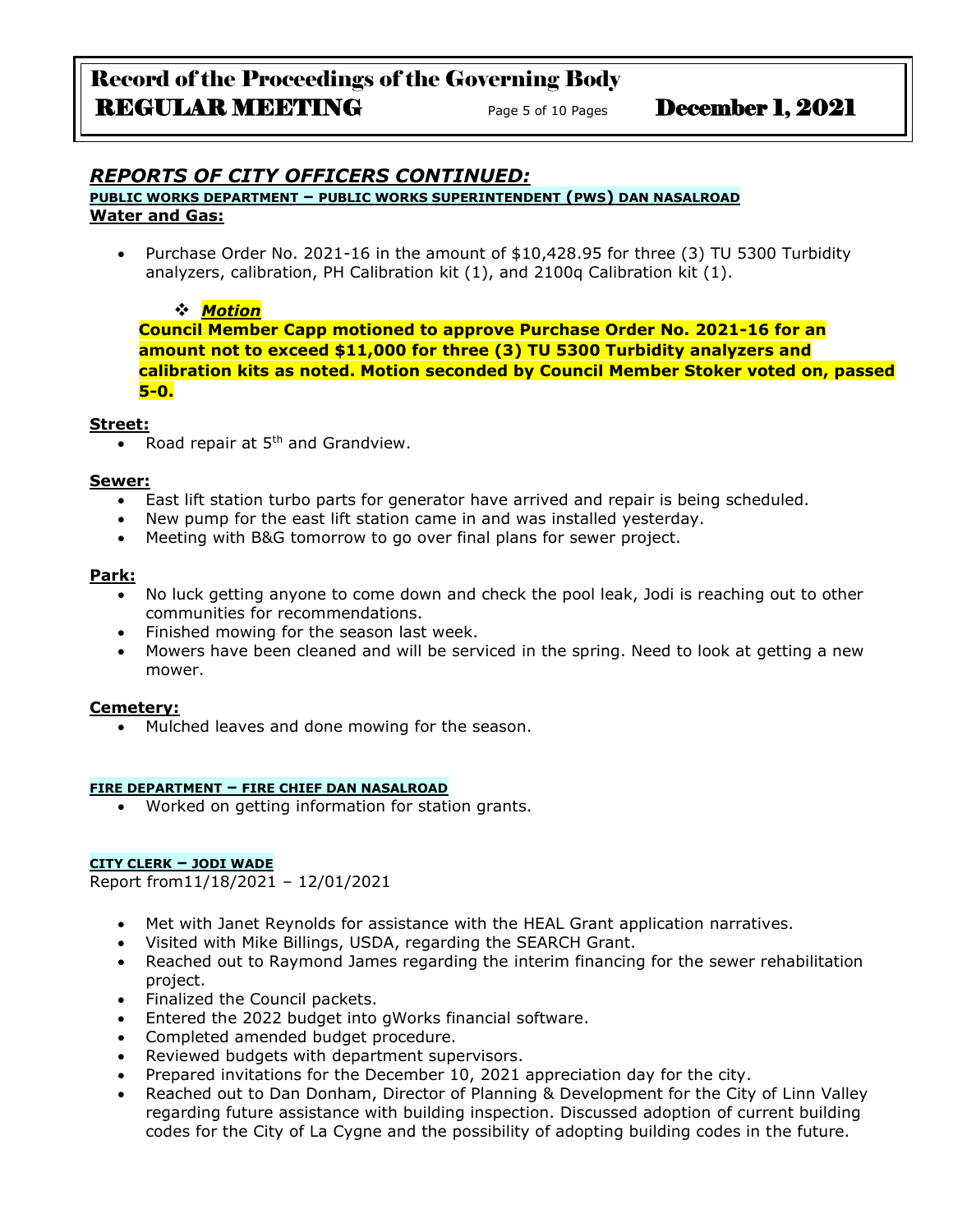# Record of the Proceedings of the Governing Body REGULAR MEETING Page 6 of 10 Pages December 1, 2021

# *REPORTS OF CITY OFFICERS CONTINUED:*

#### **CITY CLERK – JODI WADE**

- Participated in the first of two trainings for water rates and asset management. Second class will be on December 14, 2021.
- Reviewed the process with Kevin Cowan of Gilmore & Bell regarding Public Building Commission bonds for the Public Safety Building.
- Completed the review of the charter ordinances for the City of La Cygne.

Overtime Hours for City Hall for the last pay period: 7.25

#### **CITY TREASURER/COURT CLERK – CONNIE GORE**

- Finished the utility bills and got them ready for Katie to mail;
- Emailed utility bills to four (4) customers and had bank pay customer ready for the bank;
- Worked on the cemetery files, spreadsheets and reports;
- Reviewed time cards and accounts payable;
- Completed and mailed invoices on abatements;
- Worked on collections, write-offs and sent files to collections;
- Watched the first of two trainings on getting great rates and asset management;
- Entered citations and sent to Burton via Drop Box;
- Reviewed court docket;
- Emailed the docket and documents to Judge Schultz and Burton;
- Talked to three (3) defense attorneys about client options;
- Emailed documents to court appointed attorney.

## *COUNCIL COMMITTEE REPORTS:*

#### *WATER & GAS -*

• None

#### *STREET -*

• None

#### *SEWER-*

• None

#### *PARK-*

• None

#### *CEMETERY –*

• None

#### *PUBLIC SAFETY –*

• Mayor Wilson reminded patrons regarding the influx in COVID cases, FLU and RSV as the cooler weather approaches. Please remember to follow recommended precautions to prevent the spread of any viruses and illnesses this winter season.

#### *COMMUNITY BUILDING-*

• None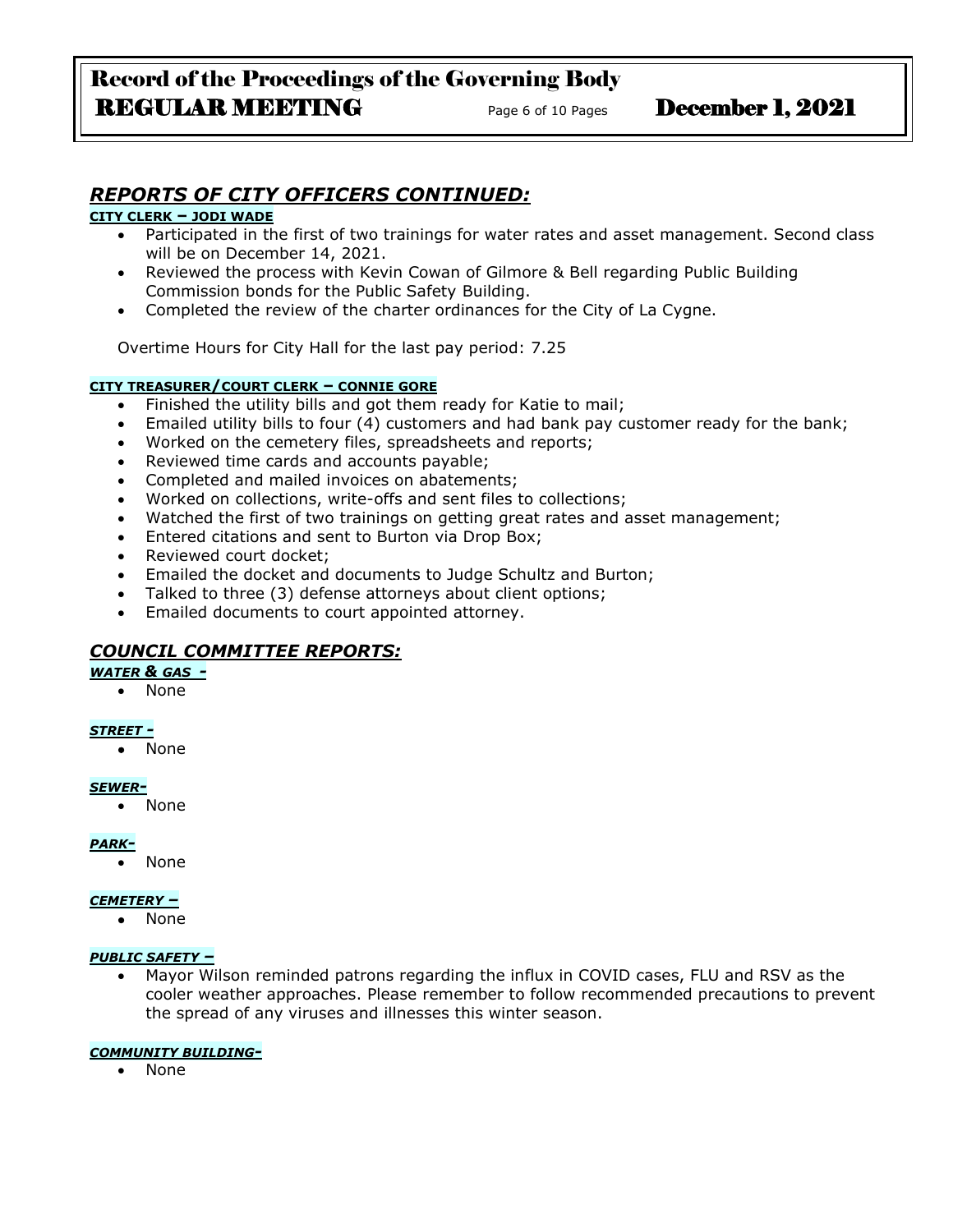# Record of the Proceedings of the Governing Body **REGULAR MEETING** Page 7 of 10 Pages **December 1, 2021**

#### *EMPLOYEE RELATIONS & TRAINING*

• None

## *SPECIAL COMMITTEE REPORTS:*

### *EMERGENCY MANAGEMENT -*

• None

#### *CHAMBER OF COMMERCE –*

The Chamber is considering to meet quarterly instead of monthly.

#### *PLANNING & ZONING COMMISSION (PZC) -*

The meeting with IBTS is scheduled for tomorrow, December 2, 2021, at the La Cygne Community building at 7:00 p.m. to review "GOALS of the Comprehensive Plan".

#### *LA CYGNE COMMUNITY PARK BOARD(LCPB)-*

La Cygne Community Park Board will not be meeting until the January meeting on January 25, 2022 at 5:00 p.m.

• The term for Park Board Member Jennifer Vogt will end on December 31, 2021. Mayor Wilson would like to recommend Jennifer Vogt for reappointment to the board.

#### ❖ *Motion*

**Council Member Mitzner motioned to approve Mayor Wilson's recommendation to appoint Jennifer Vogt for another term on the La Cygne Community Park Board. Motion seconded by Council Member Curtis voted on, passed 5-0.**

• The term for Park Board member Maggie Riley will end on December 31, 2021. Mayor Wilson would like to recommend Maggie Riley for reappointment to the board.

#### ❖ *Motion*

**Council Member Mitzner motioned to approve Mayor Wilson's recommendation to appoint Maggie Riley for another term on the La Cygne Community Park Board. Motion seconded by Council Member Curtis voted on, passed 5-0.**

## *DISCUSSION FROM THE FLOOR:*

Patrons present for discussion from the floor included:

- $\checkmark$  Jackie Pribble Owner of property located at 109 N. 2<sup>nd</sup> Street which was identified in a survey performed for the upcoming sewer rehabilitation project as having been built in the alley right of way of the city and on 2nd Street. Jackie had some concerns regarding the time limit given in the letter received and where the property lines are for her property. She also wanted to ask the governing body about some options.
- ✓ Melissa West Owner of property located at 124 N Railroad which has some fencing built on the alley right of way of the city. Melissa had some concerns regarding the time limit stated in the letter received.
- $\checkmark$  Shawn Pavone Godson of Jackie Pribble presented research information regarding the original construction of the building located at 109 N.  $2<sup>nd</sup>$  Street. Discussion was held regarding the city's process for building permit approval and questions regarding documentation of surveying property. Shawn indicated the approximate value of the house was \$55,000-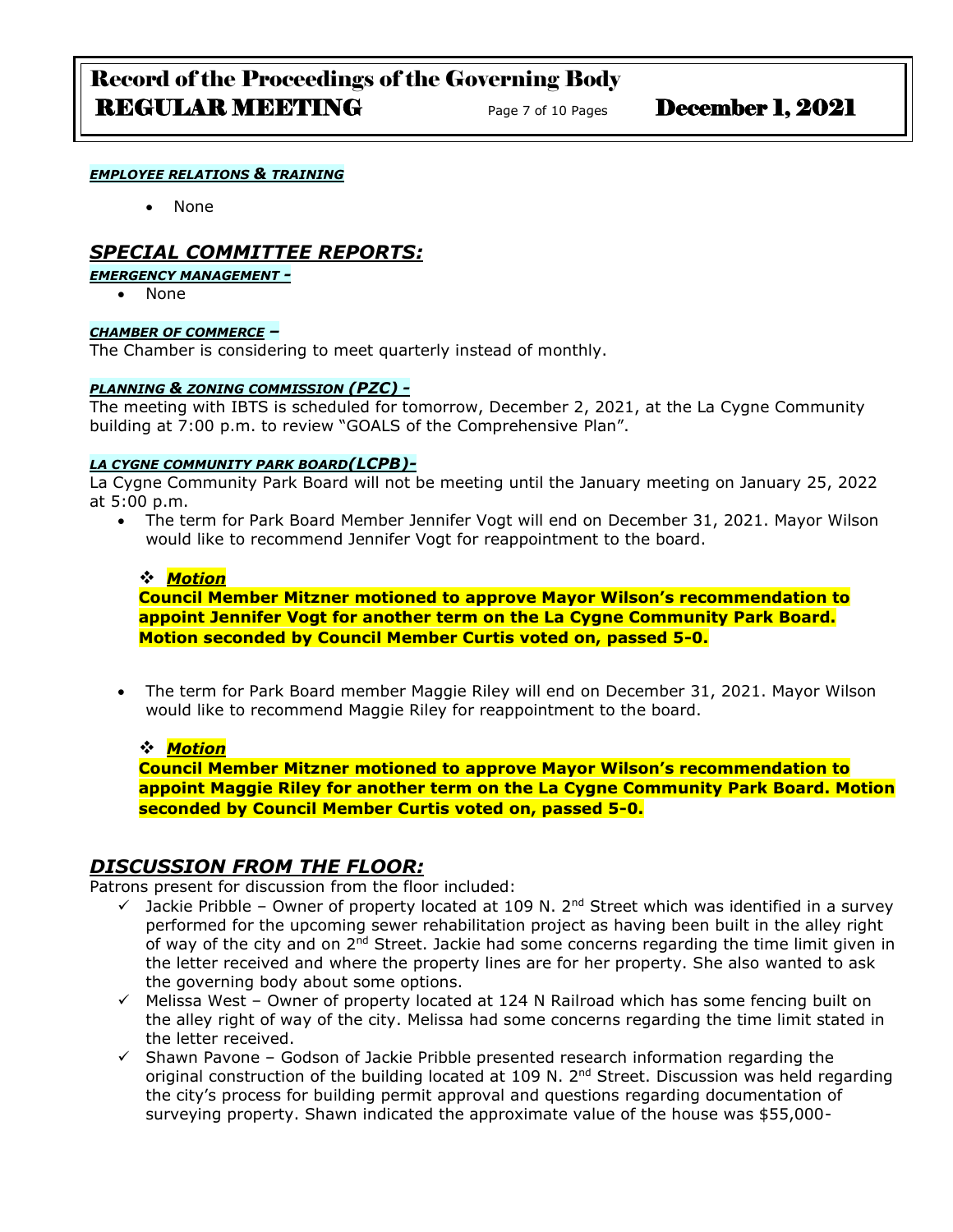# Record of the Proceedings of the Governing Body REGULAR MEETING<br>
Page 8 of 10 Pages December 1, 2021

\$60,000. Shawn asked about the setback requirements for the parcel the building should have been built upon.

- ✓ Danny VanVlack
- $\checkmark$  James McCarson Asked about the \$20 debt service fee currently being paid by patrons and using that money to re-route the sewer line.
- ✓ Sandra Smith Tenant currently residing in Unit 2 of the property located at 109 N. 2nd Street expressed her frustration with having to relocate due to the situation of the property. Sandra brought up eminent domain and asked if the city would be reimbursing her for the expense of relocating. City Attorney Harding informed Sandra that the eminent domain process is for when the City acquires property for right-of-way expansion. In this situation the City is not attempting to acquire property the City is asking the owner to remove its property from the City's property.

## *UNFINISHED BUSINESS:*

**SURVEY FLAGS PLACED ON THE CITY RIGHT OF WAY (ALLEY/UTILITY EASEMENT) BETWEEN N. RAILROAD STREET AND 2ND STREET.**

## *EXECUTIVE SESSION:*

#### ❖ *Motion*

**Council Member Capp motioned to go in to executive session for 20 minutes following a 2-minute break for consultation with an attorney for the city which would be deemed privileged in an attorney-client relationship and will return to the Council table at 7:22 pm. Motion seconded by Council Member Mitzner voted on, passed 5-0. 7:00 pm** 

Others in attendance included, but not limited to: City Attorney Harding and CC Wade

## *OPEN SESSION RESUMED AT 7:22 pm:*

## *EXECUTIVE SESSION:*

## ❖ *Motion*

**Council Member Capp motioned to go in to executive session for 5 minutes for consultation with an attorney for the city which would be deemed privileged in an attorney-client relationship and will return to the Council table at 7:27 pm. Motion seconded by Council Member Mitzner voted on, passed 5-0. 7:22 pm** 

Others in attendance included, but not limited to: City Attorney Harding and CC Wade

## *OPEN SESSION RESUMED AT 7:27 pm:*

City Attorney Harding advised the audience that he had spoken to Jackie Pribble and Shawn Pavone earlier in the day regarding the property located at 109 N 2<sup>nd</sup> Street which is owned by Jackie Pribble and the current situation of the home not being located on the platted property.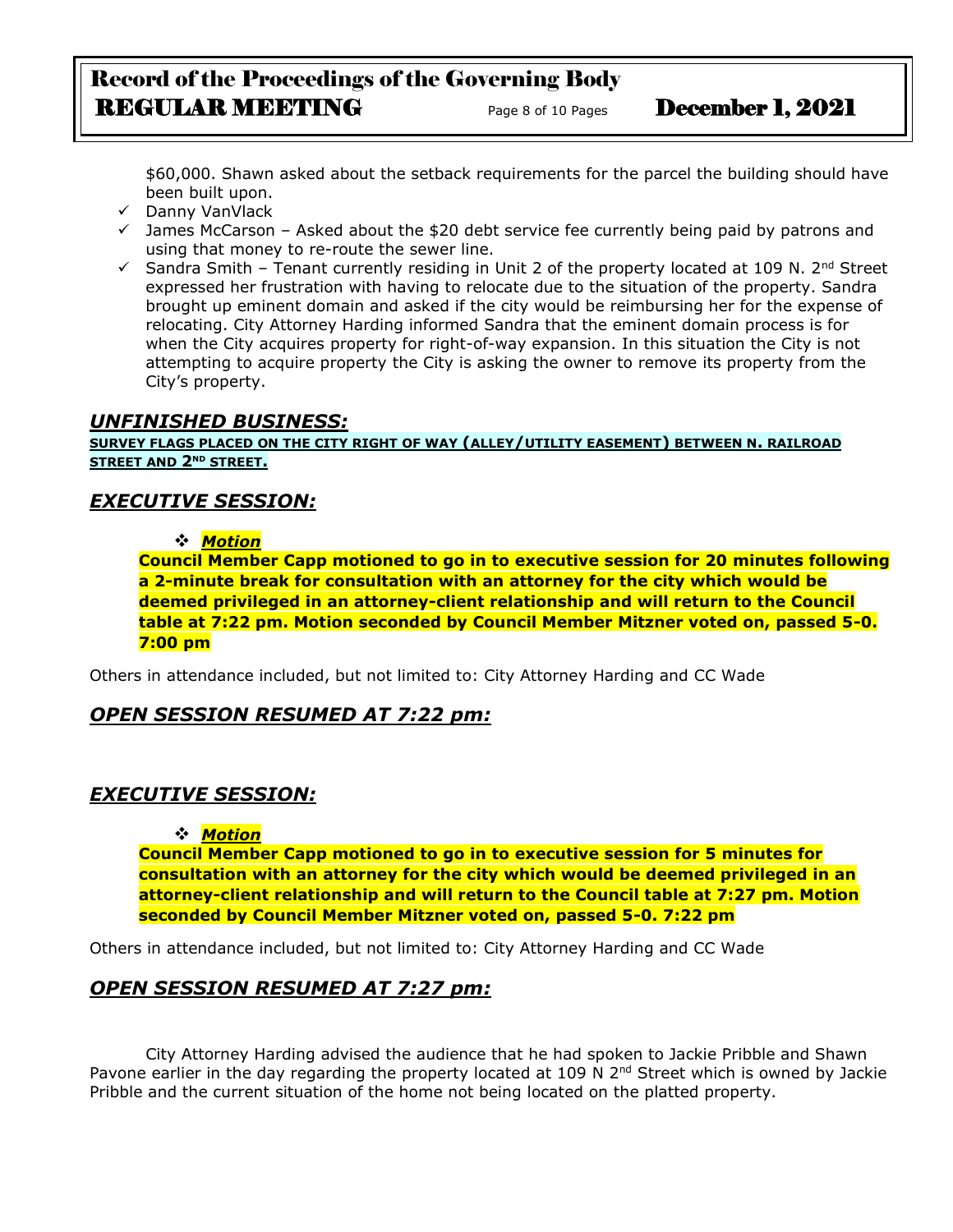# Record of the Proceedings of the Governing Body REGULAR MEETING Page 9 of 10 Pages December 1, 2021

City Attorney Harding informed the property owners present that all property located within the city right of way (alley) and street must be removed in preparation for the upcoming sewer rehabilitation project.

City Attorney Harding stated the City's position is the house is not only located on the alley but on 2<sup>nd</sup> Street as well and therefore it needs to be moved or demolished. City Attorney Harding explained that re-routing the sewer main is not financially feasible for tax payers. The City has established May 1, 2022 as the deadline for property owner Jackie Pribble to have the building removed. There will be no reimbursement offered.

## *NEW BUSINESS:*

#### **CITY WIDE CLEAN-UP. THE DATE SELECTED AT THE LAST MEETING WAS TAKEN. NEXT AVAILABLE DATE IS JUNE 18, 2022.**

Discussion was held on whether there would be as much success with the city wide clean-up if it wasn't near the garage sale weekend. The council decided to proceed with the June 18, 2022 date for two (2) trucks from Waste Management. CC Wade will check on the dates for 2023 to insure to get the second Saturday in May following garage sale weekend.

#### **EMPLOYEE EVALUATIONS HAVE BEEN COMPLETED BY ALL DEPARTMENT SUPERVISORS AND ARE PREPARED FOR THE COUNCIL MEMBERS TO REVIEW.**

The Council members will perform the evaluations at the next governing body meeting.

#### **THE TERM FOR LA HARPER HEIGHTS BOARD MEMBER PATSY BERGLUND WILL END ON DECEMBER 31, 2021.**

Mayor Wilson recommended Patsy Berglund for another term on the La Harper Heights Board.

#### ❖ *Motion*

**Council Member Capp motioned to approve Mayor Wilson's recommendation to appoint Patsy Berglund for another term on the La Harper Heights Board. Motion seconded by Council Member Mitzner voted on, passed 5-0.**

## *EXECUTIVE SESSION:*

None

## *OTHER BUSINESS:*

The Statement of Substantial Interests for Local Office form must be completed by all Council members in January of each year in case their employment or interests have changed since the initial form submitted during the election season. CC Wade will email forms to the Council members and Mayor.

## **NOTES AND COMMUNICATIONS TO COUNCIL:**

None

## **GOVERNING BODY REMARKS:**